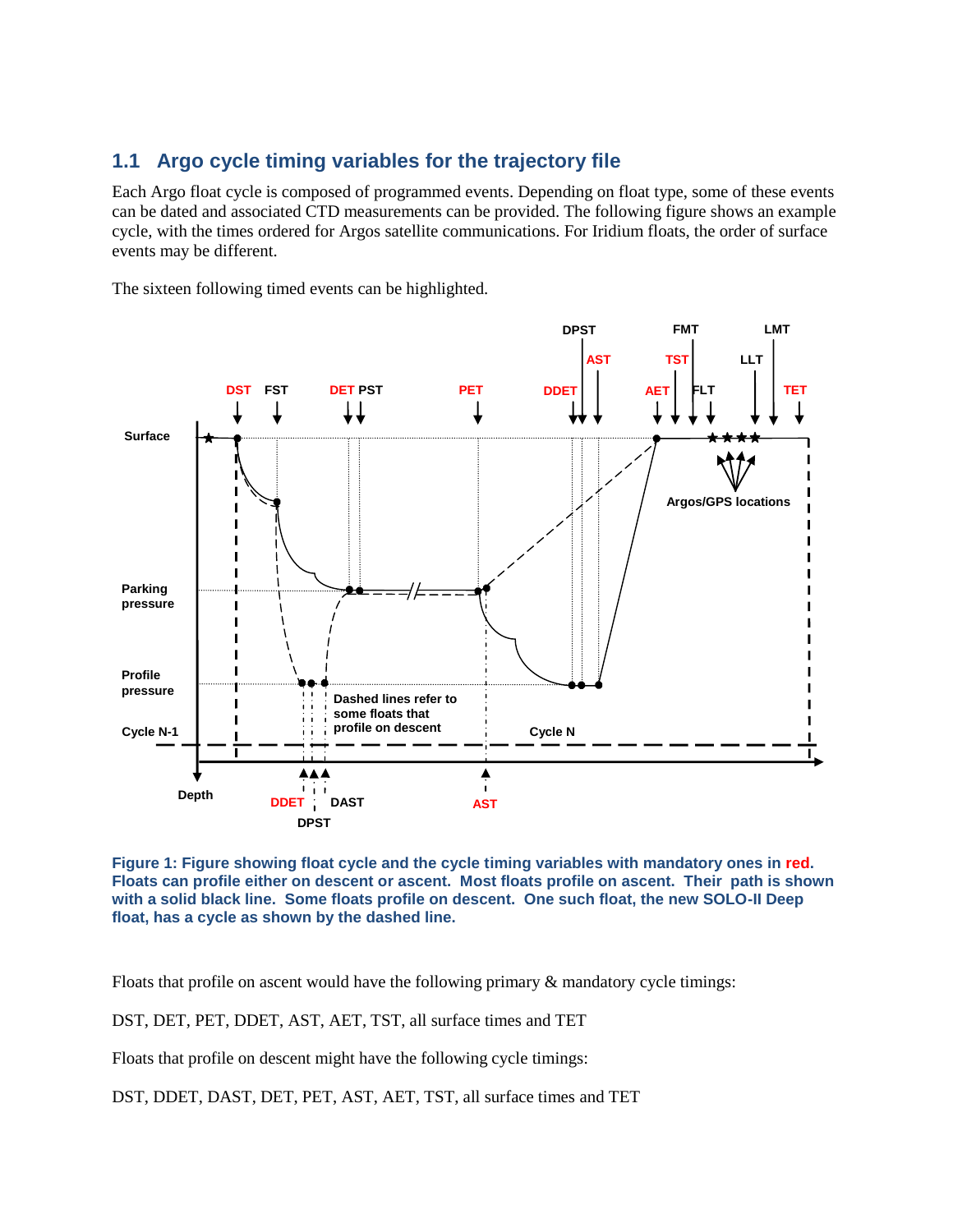**NOTE:** if a float is programmed to experience a primary cycle timing event, but no timing information is sent back and no estimate is possible, fill value should be inserted in the JULD array with the measurement code corresponding to the primary cycle timing event. Examples of this include:

- **-** SOLO and APEX APF8 floats which send back no cycle timing information should have fill value for the primary measurement codes unless an estimated time can be determined
- **-** Ice detection floats that detect ice at the surface and then do not surface should have fill value for measurement codes 600-704 for the affected cycles.

**NOTE**: the diagram above shows the chronological order of timing events for an Argos float. Iridium floats have a different chronological order of timing events. In either case, times in the JULD variable should be arranged chronologically.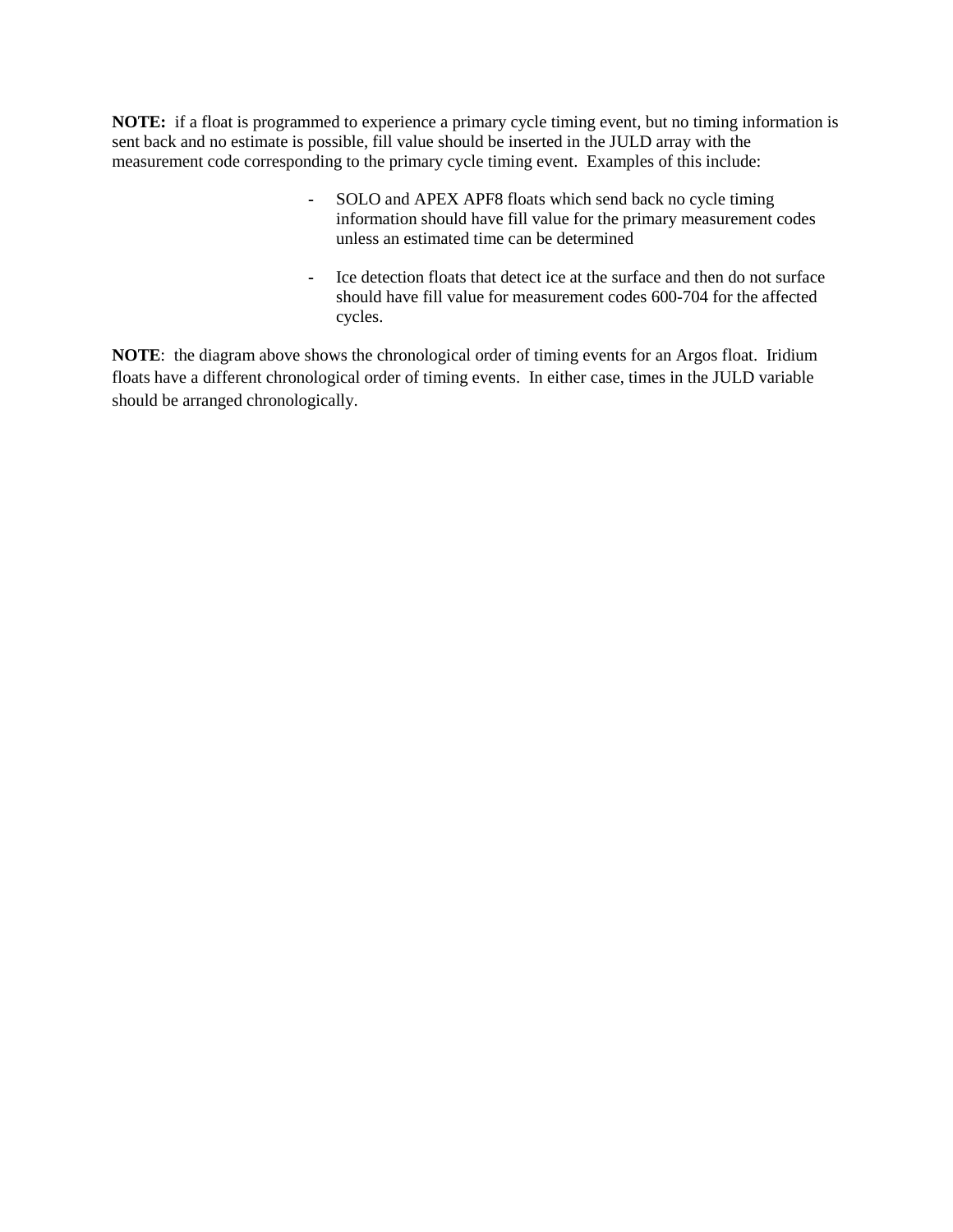| <b>Time</b> | <b>MC</b> | Long name                                                            | <b>N_CYCLE variable</b>                                                                                               | <b>Description</b>                                                                                                                                                                                                                                                                                                                                                       |
|-------------|-----------|----------------------------------------------------------------------|-----------------------------------------------------------------------------------------------------------------------|--------------------------------------------------------------------------------------------------------------------------------------------------------------------------------------------------------------------------------------------------------------------------------------------------------------------------------------------------------------------------|
|             |           |                                                                      | name                                                                                                                  |                                                                                                                                                                                                                                                                                                                                                                          |
| <b>DST</b>  | 100       | Descent Start Time                                                   | JULD_DESCENT_START<br>JULD_DESCENT_START_STAT<br>US                                                                   | Time when float leaves the surface,<br>beginning descent.                                                                                                                                                                                                                                                                                                                |
| <b>FST</b>  | 150       | First Stabilization Time                                             | JULD_FIRST_STABILIZATION<br>JULD_FIRST_STABILIZATION_<br><b>STATUS</b>                                                | Time when a float first becomes<br>water-neutral.                                                                                                                                                                                                                                                                                                                        |
| <b>DET</b>  | 200       | Descent End Time                                                     | <b>JULD_DESCENT_END</b><br>JULD_DESCENT_END_STATUS<br>Note: Float may approach drift<br>pressure from above or below. | Time when float first approaches<br>within 3% of the eventual drift<br>pressure. Float may be transitioning<br>from the surface or from a deep<br>profile. This variable is based on<br>pressure only and can be measured or<br>estimated by fall-rate. In the case of a<br>float that overshoots the drift pressure<br>on descent, DET is the time of the<br>overshoot. |
| <b>PST</b>  | 250       | Park Start Time                                                      | JULD_PARK_START<br>JULD_PARK_START_STATUS                                                                             | Time when float transitions to its Park<br>or Drift mission. This variable is based<br>on float logic based on a descent timer<br>(i.e. SOLO), or be based on<br>measurements of pressure (i.e.<br>Provor).                                                                                                                                                              |
|             |           |                                                                      |                                                                                                                       | Note on DET and PST: DET and PST might be near in time or hours apart depending on float model and cycle-to-cycle                                                                                                                                                                                                                                                        |
| <b>PET</b>  | 300       | variability. PI has judgment call whether DET~=PST.<br>Park End Time | <b>JULD_PARK_END</b>                                                                                                  | Time when float exits from its Park or                                                                                                                                                                                                                                                                                                                                   |
|             |           |                                                                      | JULD_PARK_END_STATUS                                                                                                  | Drift mission. It may next rise to the<br>surface (AST) or sink to profile depth<br>(DDET)                                                                                                                                                                                                                                                                               |
| <b>DDET</b> | 400       | Deep Descent End Time                                                | JULD_DEEP_DESCENT_END<br>JULD_DEEP_DESCENT_END_S<br><b>TATUS</b>                                                      | Time when float first approaches<br>within 3% of the eventual deep<br>drift/profile pressure. This variable is<br>based on pressure only and can be<br>measured or estimated by fall-rate.                                                                                                                                                                               |
| <b>DPST</b> | 450       | Deep Park Start Time                                                 | JULD DEEP PARK START<br>JULD_DEEP_PARK_START_ST<br>ATUS                                                               | Time when float transitions to a deep<br>park drift mission. This variable is only<br>defined if the float enters a deep drift<br>phase (i.e. DPST not defined in cases<br>of constant deep pressure due to<br>bottom hits, or buoyancy issues)                                                                                                                          |
| <b>DAST</b> | 550       | Deep Ascent Start Time                                               | JULD_DEEP_ASCENT_START<br>JULD DEEP ASCENT START<br><b>STATUS</b>                                                     | Time when float begins its rise to drift<br>pressure. Typical for profile-on-<br>descent floats.                                                                                                                                                                                                                                                                         |
| <b>AST</b>  | 500       | <b>Ascent Start Time</b>                                             | JULD_ASCENT_START<br>JULD_ASCENT_START_STATU<br>S                                                                     | Time when float begins to return to<br>the surface.                                                                                                                                                                                                                                                                                                                      |
| <b>AET</b>  | 600       | Ascent End Time                                                      | JULD_ASCENT_END<br>JULD_ASCENT_END_STATUS                                                                             | Time when float reaches the surface.                                                                                                                                                                                                                                                                                                                                     |
| <b>TST</b>  | 700       | <b>Transmission Start Time</b>                                       | JULD_TRANSMISSION_START<br>JULD_TRANSMISSION_START<br><b>STATUS</b>                                                   | Time when float begins transmitting.                                                                                                                                                                                                                                                                                                                                     |
| <b>FMT</b>  | 702       | First Message Time                                                   | JULD_FIRST_MESSAGE<br>JULD_FIRST_MESSAGE_STATU<br>S                                                                   | Earliest time of all received float<br>messages.                                                                                                                                                                                                                                                                                                                         |
| FLT         | 703       | <b>First Location Time</b>                                           | JULD_FIRST_LOCATION<br>JULD_FIRST_LOCATION_STAT<br>US                                                                 | Earliest location of all float locations.                                                                                                                                                                                                                                                                                                                                |
| ШT          | 703       | Last Location Time                                                   | JULD_LAST_LOCATION<br>JULD_LAST_LOCATION_STAT<br>US                                                                   | Latest location of all float locations.                                                                                                                                                                                                                                                                                                                                  |
| LMT         | 704       | Last Message Time                                                    | JULD_LAST_MESSAGE<br>JULD_LAST_MESSAGE_STATU<br>S                                                                     | Latest time of all received float<br>messages.                                                                                                                                                                                                                                                                                                                           |
| TET         | 800       | Transmission End Time                                                | JULD_TRANSMISSION_END                                                                                                 | Time when floats stops transmitting.                                                                                                                                                                                                                                                                                                                                     |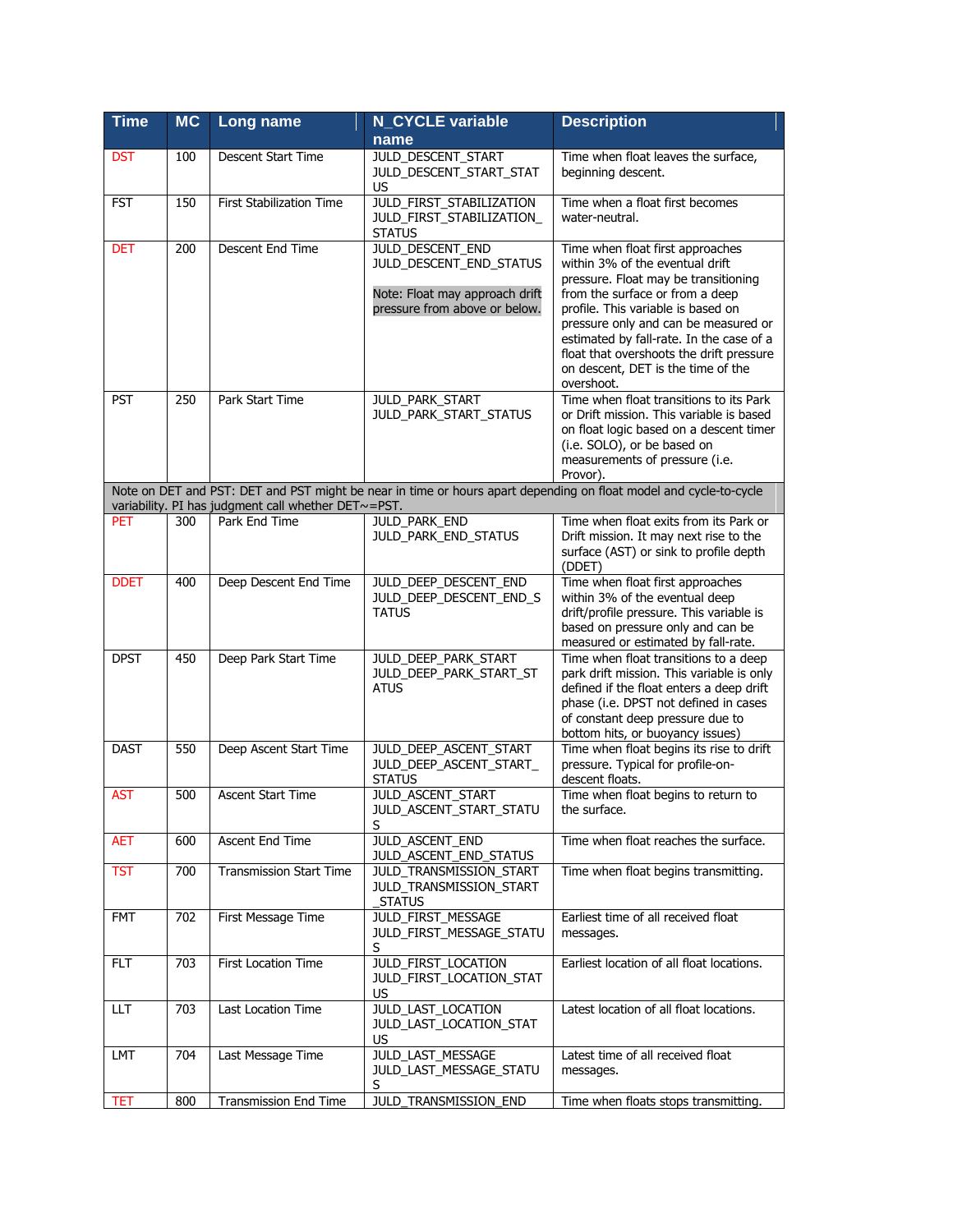| <b>FNF</b><br>'N<br>…∧ANSM™<br>JULL<br>יר<br><br>--<br>.__<br>ັ |  |
|-----------------------------------------------------------------|--|
|-----------------------------------------------------------------|--|

**Table 1: Descriptions of cycle times shown in the previous figure. Mandatory cycle times are shown in red.**

## **2 ANNEX F: Measurement code table**

#### **2.1 General Measurement Code Table Key**

All Measurement Codes in RED are MANDATORY

| <b>Measurement code type</b>                                                                                                                                                                                                                                                                                                                                                                                                                    | <b>Definition</b>                                                                                                                                                                                                                                                                                                                                                                                                                                                                                                                                                                                                                                                                                                                                                                                                                                                                                                                                                                                                                                                                                                                                                                                                                                                                                                                                                                                                                                                                                                                                                                                                                           |
|-------------------------------------------------------------------------------------------------------------------------------------------------------------------------------------------------------------------------------------------------------------------------------------------------------------------------------------------------------------------------------------------------------------------------------------------------|---------------------------------------------------------------------------------------------------------------------------------------------------------------------------------------------------------------------------------------------------------------------------------------------------------------------------------------------------------------------------------------------------------------------------------------------------------------------------------------------------------------------------------------------------------------------------------------------------------------------------------------------------------------------------------------------------------------------------------------------------------------------------------------------------------------------------------------------------------------------------------------------------------------------------------------------------------------------------------------------------------------------------------------------------------------------------------------------------------------------------------------------------------------------------------------------------------------------------------------------------------------------------------------------------------------------------------------------------------------------------------------------------------------------------------------------------------------------------------------------------------------------------------------------------------------------------------------------------------------------------------------------|
| Any code evenly divisible by 100 (e.g.<br>100, 200, 300, etc)                                                                                                                                                                                                                                                                                                                                                                                   | <b>Primary Measurement Codes (MC).</b> Each marks a mandatory-to-fill cycle<br>timing variable. These are very important for determining trajectory<br>estimates. All are found in both the N_MEASUREMENT and N_CYCLE data<br>arrays.                                                                                                                                                                                                                                                                                                                                                                                                                                                                                                                                                                                                                                                                                                                                                                                                                                                                                                                                                                                                                                                                                                                                                                                                                                                                                                                                                                                                       |
| Any code evenly divisible by 50 but not<br>evenly divisible by 100 (e.g. 150, 250,<br>450, etc)                                                                                                                                                                                                                                                                                                                                                 | Secondary Measurement Codes (MC). Each marks a suggested-to-fill<br>cycle timing variable. Secondary MC are not always applicable to all floats, but<br>are very useful in determining trajectory estimates.                                                                                                                                                                                                                                                                                                                                                                                                                                                                                                                                                                                                                                                                                                                                                                                                                                                                                                                                                                                                                                                                                                                                                                                                                                                                                                                                                                                                                                |
| Any code that falls in between any<br><b>Primary or Secondary Measurement</b><br>Code (span of 50 values). These codes<br>describe data that are important cycle<br>timing information but are not as<br>important as the primary or secondary<br>timing variables.<br>The value span is subdivided into two<br>halves. Measurement codes in this<br>section will be described relative to the<br>values of the Primary and Secondary<br>codes. | Relative Generic Codes. Values spanning from MC minus 24 to MC minus<br>1: Measurement codes that have lower value and within 24 of a Primary or<br>Secondary Measurement Code. These code definitions are phrased generally,<br>so can be attached to data from many different floats. These code values (MC<br>minus 24 to MC minus 1) are assigned when a float records a measurement<br>while transitioning TOWARDS the MC. The definitions of the MC from MC<br>minus 24 to MC minus 1 are repeated for all Primary and Secondary MC. An<br>example, most floats record pressure/temperature/salinity during drift. The<br>float is transitioning towards PET (MC=300) during this period. Thus the<br>pressure/temperature/salinity measurements will have an MC between MC<br>minus 24 and MC minus 1 where MC=300 (thus between MC=276 and<br>MC=299). Which value is chosen is determined by the measurement itself<br>(See table below).<br><b>Relative Specific Codes.</b> Values spanning from MC plus 1 to MC plus 25:<br>These are specific measurements that are generally NOT recorded by multiple<br>float types. They are believed to be valuable enough in trajectory estimation<br>that they are defined here, and not within the generically defined MC minus<br>24 to MC minus 1 span. MC codes in this span will be specific to the MC code,<br>and will NOT be repeated for other Primary and Secondary MCs. An example,<br>APEX floats report the "Down-time end date", which is important in<br>determining the start of ascent (MC=500). The MC for "Down-time end date"<br>is recorded with MC plus 1 (MC=501). |

### **2.2 Relative Generic Code Table Key (from MC minus 24 to MC minus 1)**

This table pertains to any measurement code that has lower value and within 24 of a Primary or Secondary Measurement Code (see below). These definitions apply relative to every Primary and Secondary code. For example, AST (time of ascent start, MC=500) and AET (time of ascent end, MC=600) are both Primary MCs. There exists a measurement code MC minus 4 for both AST and AET which is assigned to any averaged measurement that is taken while transitioning towards the MC. If an averaged measurement is recorded while transitioning towards AST, the correct MC=496. If an averaged measurement is recorded while transitioning towards AET, the correct MC=596.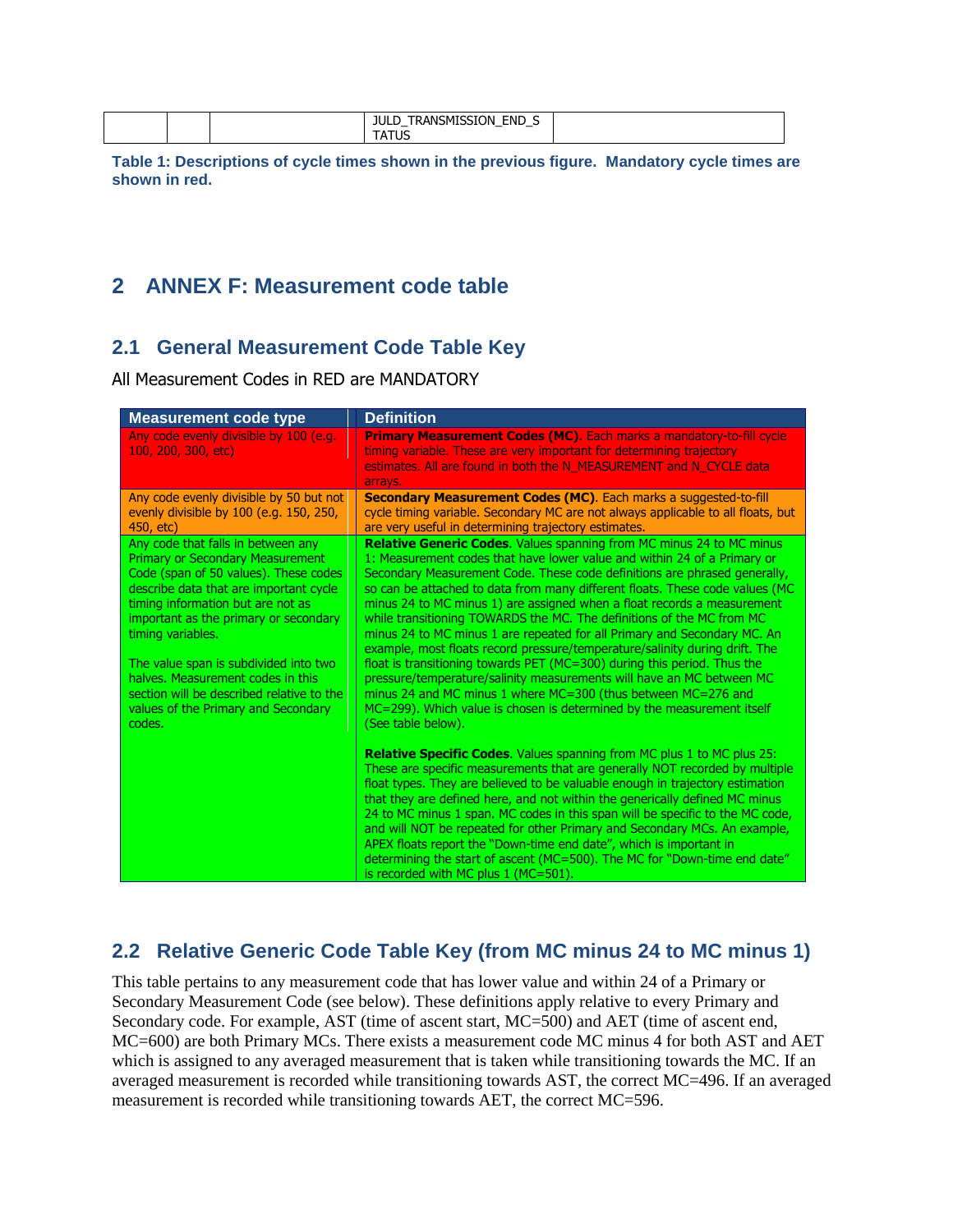| <b>Relative</b><br><b>Measurement</b><br>code | <b>Meaning</b>                                                                                                                              |
|-----------------------------------------------|---------------------------------------------------------------------------------------------------------------------------------------------|
| MC minus 1                                    | Any single measurement transitioning towards MC (see MC-10 for a 'series' of                                                                |
|                                               | measurements)                                                                                                                               |
| MC minus 2                                    | Maximum value while float is transitioning towards an MC (e.g. pressure)                                                                    |
| MC minus 3                                    | Minimum value while float is transitioning towards an MC (e.g. pressure)                                                                    |
| MC minus 4                                    | Any averaged measurements made during transition to MC                                                                                      |
| MC minus 5                                    | Median value while float is transitioning towards an MC                                                                                     |
| MC minus 6 to MC minus<br>9                   | currently unassigned                                                                                                                        |
| MC minus 10                                   | Any "series" of measurements recorded while transitioning towards MC. (e.g. Provor 'spy'<br>measurements, SOLOII pressure-time pairs, etc). |
| MC minus 11                                   | Active adjustment to buoyancy made at this time                                                                                             |
| MC minus 12 to MC<br>minus 24                 | currently unassigned                                                                                                                        |

# **2.3 Measurement Code Table**

| <b>Measure-</b><br>ment<br>code | <b>Variable</b>    | <b>Meaning</b>                                                                                                                                                                                                                                                                                                                                                                                       | <b>Transmitted by listed</b><br>float type. Value can be<br>estimated in other floats           |
|---------------------------------|--------------------|------------------------------------------------------------------------------------------------------------------------------------------------------------------------------------------------------------------------------------------------------------------------------------------------------------------------------------------------------------------------------------------------------|-------------------------------------------------------------------------------------------------|
| 0                               |                    | Launch time and location of the float                                                                                                                                                                                                                                                                                                                                                                | All float types                                                                                 |
| 76-99                           | see above<br>table | Any measurement recorded during transition<br>towards DST                                                                                                                                                                                                                                                                                                                                            |                                                                                                 |
| 100                             | <b>DST</b>         | All measurements made when float leaves<br>the surface, beginning descent.<br>Time (JULD_DESCENT_START)                                                                                                                                                                                                                                                                                              | Time: PROVOR, ARVOR, SOLO-<br>Π.<br>WHOI SOLOIR, NEMO, NEMOIR,<br><b>APEX APF9, APEXIR APF9</b> |
| 101-125                         | unassigned         | Reserved for specific timing events around DST.                                                                                                                                                                                                                                                                                                                                                      |                                                                                                 |
| 126-149                         | see above<br>table | Any measurement recorded during transition<br>towards FST                                                                                                                                                                                                                                                                                                                                            |                                                                                                 |
| 150                             | <b>FST</b>         | All measurements made at time when a<br>float first becomes water-neutral.<br>Time (JULD_FIRST_STABILIZATION)                                                                                                                                                                                                                                                                                        | PROVOR, ARVOR                                                                                   |
| $151 - 175$                     | unassigned         | Reserved for specific timing events around FST.                                                                                                                                                                                                                                                                                                                                                      |                                                                                                 |
|                                 |                    |                                                                                                                                                                                                                                                                                                                                                                                                      |                                                                                                 |
| 176-199                         | see above<br>table | Any measurement recorded during transition<br>towards DET                                                                                                                                                                                                                                                                                                                                            |                                                                                                 |
| 200                             | <b>DET</b>         | All measurements made at time when<br>float first approaches within 3% of the<br>eventual drift pressure. Float may be<br>transitioning from the surface or from a deep<br>profile. This variable is based on measured or<br>estimated pressure only In the case of a float<br>that overshoots the drift pressure on descent,<br><b>DET</b> is the time of the overshoot.<br>Time (JULD_DESCENT_END) | Time:<br>PROVOR, ARVOR, SOLO-II,<br><b>NEMO, NEMOIR</b>                                         |
| 201-202 & 204-<br>225           | unassigned         | Reserved for specific timing events around DET.                                                                                                                                                                                                                                                                                                                                                      |                                                                                                 |
| 203                             |                    | Deepest bin reached during descending profile                                                                                                                                                                                                                                                                                                                                                        |                                                                                                 |
|                                 |                    |                                                                                                                                                                                                                                                                                                                                                                                                      |                                                                                                 |
| 226-249                         | see above<br>table | Any measurement recorded during transition<br>towards PST                                                                                                                                                                                                                                                                                                                                            |                                                                                                 |
| 250                             | <b>PST</b>         | All measurements made at time when<br>float transitions to its Park or Drift<br>mission. This variable is based on float logic<br>based on a descent timer (i.e. SOLO), or be<br>based on measurements of pressure (i.e.                                                                                                                                                                             | APEX non APF9, APEX APF9,<br>APEX APF9i, SIO SOLO, SOLO-<br>II, NEMO, NEMOIR<br>CTD:            |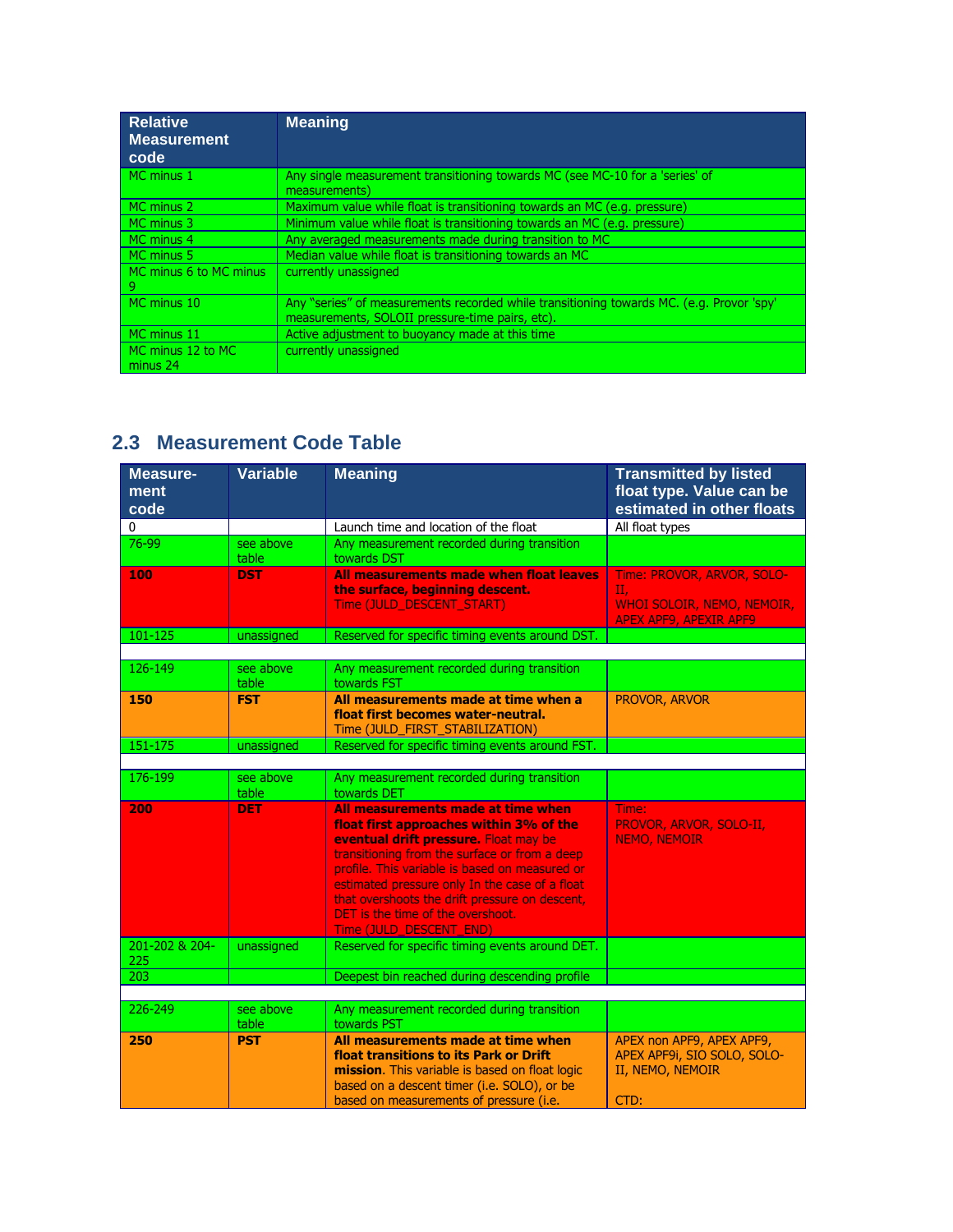|         |                     | Provor).                                                                                         | <b>WHOI SOLO</b>                 |
|---------|---------------------|--------------------------------------------------------------------------------------------------|----------------------------------|
|         |                     | Time(JULD_PARK_START)                                                                            | <b>NINJA</b>                     |
| 251-275 | unassigned          | Reserved for specific timing events around PST.                                                  |                                  |
| 276-299 | see above           |                                                                                                  |                                  |
|         | table               | Any measurement recorded during transition<br>towards PET                                        |                                  |
| 300     | <b>PET</b>          | All measurements made at time when                                                               | Time:                            |
|         |                     | float exits from its Park or Drift mission. It                                                   | <b>PROVOR (excluding PROVOR</b>  |
|         |                     | may next rise to the surface (AST) or sink to                                                    | MT), ARVOR, SOLO-II, NEMO,       |
|         |                     | profile depth                                                                                    | <b>NEMOIR, POPS</b>              |
|         |                     | Time (JULD_PARK_END)                                                                             | CTD:<br><b>WHOI SOLO</b>         |
| 301     |                     | Representative Park <param/> found either                                                        |                                  |
|         |                     | from measurements taken during drift or from                                                     |                                  |
|         |                     | metafile information                                                                             |                                  |
| 302-325 | unassigned          | Reserved for specific timing events around PET.                                                  |                                  |
| 376-399 | see above           | Any measurement recorded during transition                                                       |                                  |
|         | table               | towards DDET                                                                                     |                                  |
| 400     | <b>DDET</b>         | All measurements made at time when                                                               | Time: APEX APF9a or APF9t,       |
|         |                     | float first approaches within 3% of the                                                          | APF9i, PROVOR CTS3, ARVOR,       |
|         |                     | eventual deep drift/profile pressure. This                                                       | SOLO-II, POPSm                   |
|         |                     | variable is based on pressure only and can be<br>measured or estimated.                          |                                  |
|         |                     | Time (JULD_DEEP_DESCENT_END)                                                                     |                                  |
| 401-425 | unassigned          | Reserved for specific timing events around                                                       |                                  |
|         |                     | DDET.                                                                                            |                                  |
| 426-449 | see above           | Any measurement recorded during transition                                                       |                                  |
|         | table               | towards DPST                                                                                     |                                  |
| 450     | <b>DPST</b>         | All measurements made at time when                                                               |                                  |
|         |                     | float transitions to a deep park drift                                                           |                                  |
|         |                     | mission. This variable is only defined if the                                                    |                                  |
|         |                     | float enters a deep drift phase (i.e. DPST not<br>defined in cases of constant deep pressure due |                                  |
|         |                     | to bottom hits, or buoyancy issues).                                                             |                                  |
| 451-475 | unassigned          | Reserved for specific timing events around                                                       |                                  |
|         |                     | DPST.                                                                                            |                                  |
| 476-499 |                     |                                                                                                  |                                  |
|         | see above<br>table  | Any measurement recorded during transition<br>towards AST                                        |                                  |
| 500     | <b>AST</b>          | All measurements made at the start of                                                            | Time:                            |
|         |                     | the float's ascent to the surface                                                                | <b>APEX APF9, PROVOR, ARVOR,</b> |
|         |                     | Time (JULD ASCENT START)                                                                         | SOLO-II, NEMO, NEMOIR, POPS      |
| 501     |                     | Down-time end time: end date of the down-<br>time parameter reported by APEX floats              | <b>APEX</b>                      |
| 502     |                     | Ascent start time directly transmitted by APEX                                                   | <b>APEX</b>                      |
|         |                     | floats                                                                                           |                                  |
| 503     |                     | Deepest bin reached during ascending profile                                                     |                                  |
| 504-525 | unassigned          | Reserved for specific timing events around AST.                                                  |                                  |
| 526-549 | see above           | Any measurement recorded during transition                                                       |                                  |
|         | table               | towards DAST                                                                                     |                                  |
| 550     | <b>DAST</b>         | All measurements made at the start of                                                            | Time:                            |
|         |                     | the float's ascent from profile pressure to                                                      | Deep SOLO-II                     |
|         |                     | drift pressure. Used for floats that profile on                                                  |                                  |
|         |                     | descent and then move back up to drift<br>pressure. Time (JULD_DEEP_ASCENT_START)                |                                  |
| 551-575 | unassigned          | Reserved for specific timing events around                                                       |                                  |
|         |                     | DAST.                                                                                            |                                  |
|         |                     |                                                                                                  |                                  |
| 576-599 | see above           | Any measurement recorded during transition                                                       |                                  |
| 600     | table<br><b>AET</b> | towards AET<br>All measurements made at the end of                                               | PROVOR, ARVOR, SOLO-II,          |
|         |                     |                                                                                                  |                                  |